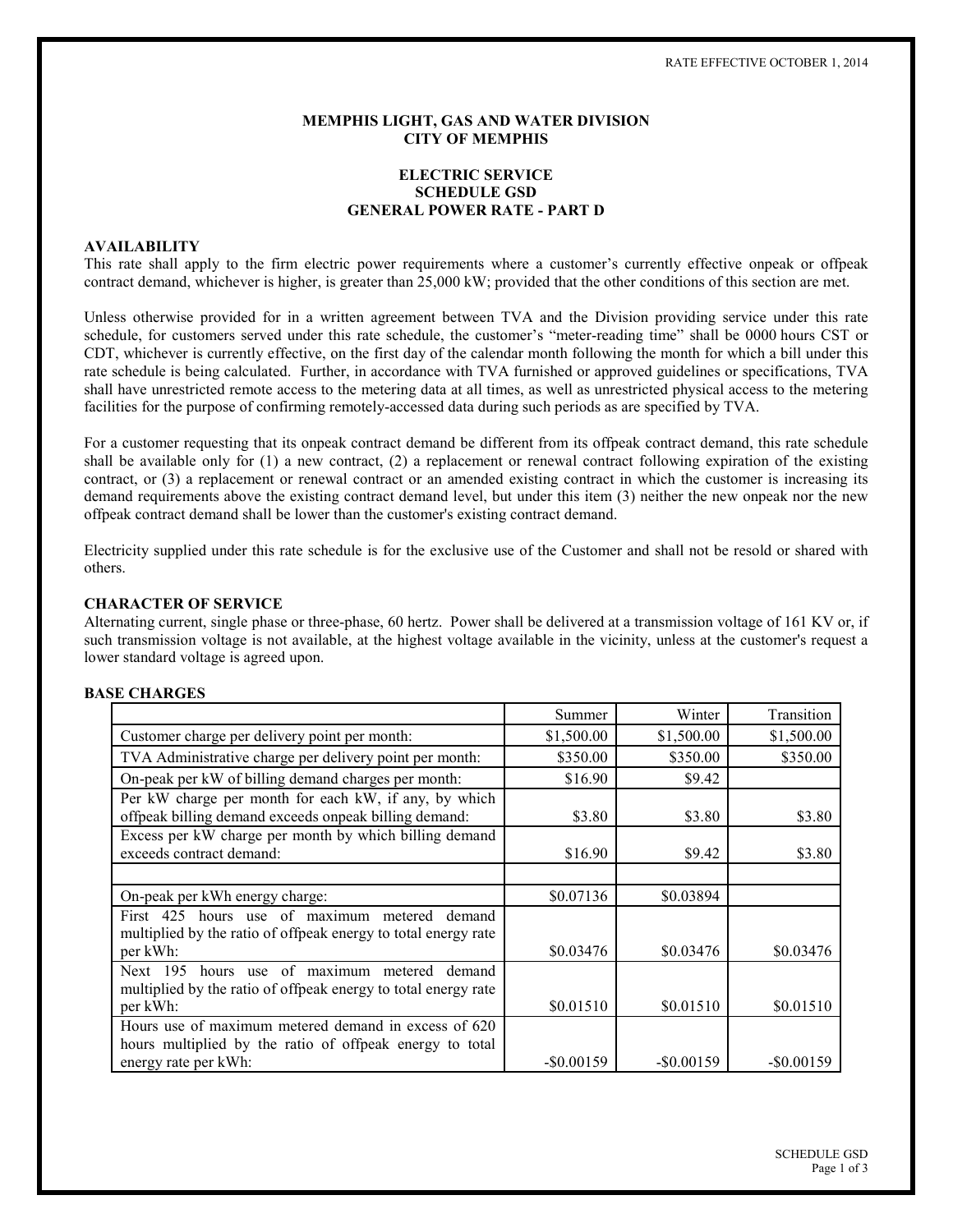### TENNESSEE VALLEY AUTHORITY FUEL COST AND PURCHASED POWER ADJUSTMENT RIDER

The above rates are subject to adjustment under the provisions of the Tennessee Valley Authority Fuel Cost and Purchased Power Adjustment Rider.

### **ADJUSTMENT**

The base demand and energy charges shall be increased or decreased in accordance with the current Adjustment Addendum published by TVA. (In addition, such charges shall be increased or decreased to correspond to increases or decreases determined by TVA in the value of the hydro generation benefit allocated to residential customers.)

### DETERMINATION OF SEASONAL PERIODS

Summer Period shall mean the June, July, August, and September billing months. Winter Period shall mean the December, January, February, and March billing months. Transition Period shall mean the April, May, October, and November billing months.

### DETERMINATION OF ONPEAK AND OFFPEAK HOURS

Except for Saturdays and Sundays and the weekdays that are observed as Federal holidays for New Year's Day, Memorial Day, Independence Day, Labor Day, Thanksgiving Day, and Christmas Day, onpeak hours for each day shall be from 1 p.m. to 7 p.m. during the Summer Period and from 4 a.m. to 10 a.m. during the Winter Period. For the Summer Period and the Winter Period, all other hours of each day that are not otherwise defined as onpeak hours and all hours of such excepted days shall be offpeak hours. For the Transition Period, all hours shall be offpeak hours. Such times shall be Central Standard Time or Central Daylight Time, whichever is then in effect. Said onpeak and offpeak hours are subject to change by TVA. In the event TVA determines that such changed onpeak and offpeak hours are appropriate, it shall so notify Division at least 12 months prior to the effective date of such changed hours, and Division shall promptly notify customer.

# DETERMINATION OF ONPEAK AND OFFPEAK DEMANDS, MAXIMUM METERED DEMAND, **AND ENERGY AMOUNTS**

The onpeak and offpeak kWh for any month shall be the energy amounts taken during the respective hours of the month designated under this rate schedule as onpeak and offpeak hours; provided, however, that notwithstanding the metered energy amount, the offpeak energy for any month shall in no case be less than the product of (1) the offpeak billing demand as calculated in the last sentence of the paragraph below and (2) 110 hours (reflecting a 15 percent load factor applied to the average number of hours in a month).

Division shall meter the onpeak and offpeak demands in kW of all customers taking service under this rate schedule. The onpeak metered demand and offpeak metered demand for any month shall be determined separately for the respective hours of the month designated under this rate schedule as onpeak and offpeak hours and in each case shall be the highest demand during any 30-consecutive-minute period beginning or ending on a clock hour of the month of the load metered in kW, and, except as provided below in this section, such amounts shall be used as the onpeak and offpeak billing demands. The maximum metered demand for any month shall be the higher of  $(1)$  the highest onpeak metered demand in the month or  $(2)$ the highest offpeak metered demand in the month. The onpeak billing demand shall in no case be less than the sum of (1) 30 percent of the first  $5,000 \text{ kW}$ , (2) 40 percent of the next  $20,000 \text{ kW}$ , (3) 50 percent of the next  $25,000 \text{ kW}$ , (4) 60 percent of the next  $50,000 \text{ kW}$ , (5) 70 percent of the next  $100,000 \text{ kW}$ , (6) 80 percent of the next  $150,000 \text{ kW}$ , and (7) 85 percent of all kW in excess of 350,000 kW of the higher of the currently effective onpeak contract demand or the highest onpeak billing demand established during the preceding 12 months. The offpeak billing demand shall in no case be less than the sum of (1) 30 percent of the first 5,000 kW, (2) 40 percent of the next  $20,000$  kW, (3) 50 percent of the next 25,000 kW, (4) 60 percent of the next 50,000 kW, (5) 70 percent of the next 100,000 kW, (6) 80 percent of the next 150,000 kW, and (7) 85 percent of all kW in excess of 350,000 kW of the higher of the currently effective offpeak contract demand or the highest offpeak billing demand established during the preceding 12 months.

## **FACILITIES RENTAL CHARGE**

There shall be no facilities rental charge under this rate schedule for delivery at bulk transmission voltage levels of 161 kV or higher.

For delivery at less than 161 kV, there shall be added to the customer's bill a facilities rental charge. This charge shall be \$0.38 per kW per month except for delivery at voltages below 46 kV, in which case the charge shall be \$0.97 per kW per month for the first 10,000 kW and \$0.76 per kW per month for the excess over 10,000 kW. Such charge shall be applied to the highest of (1) the highest onpeak or offpeak billing demand established during the latest 12-consecutive-month period, (2)